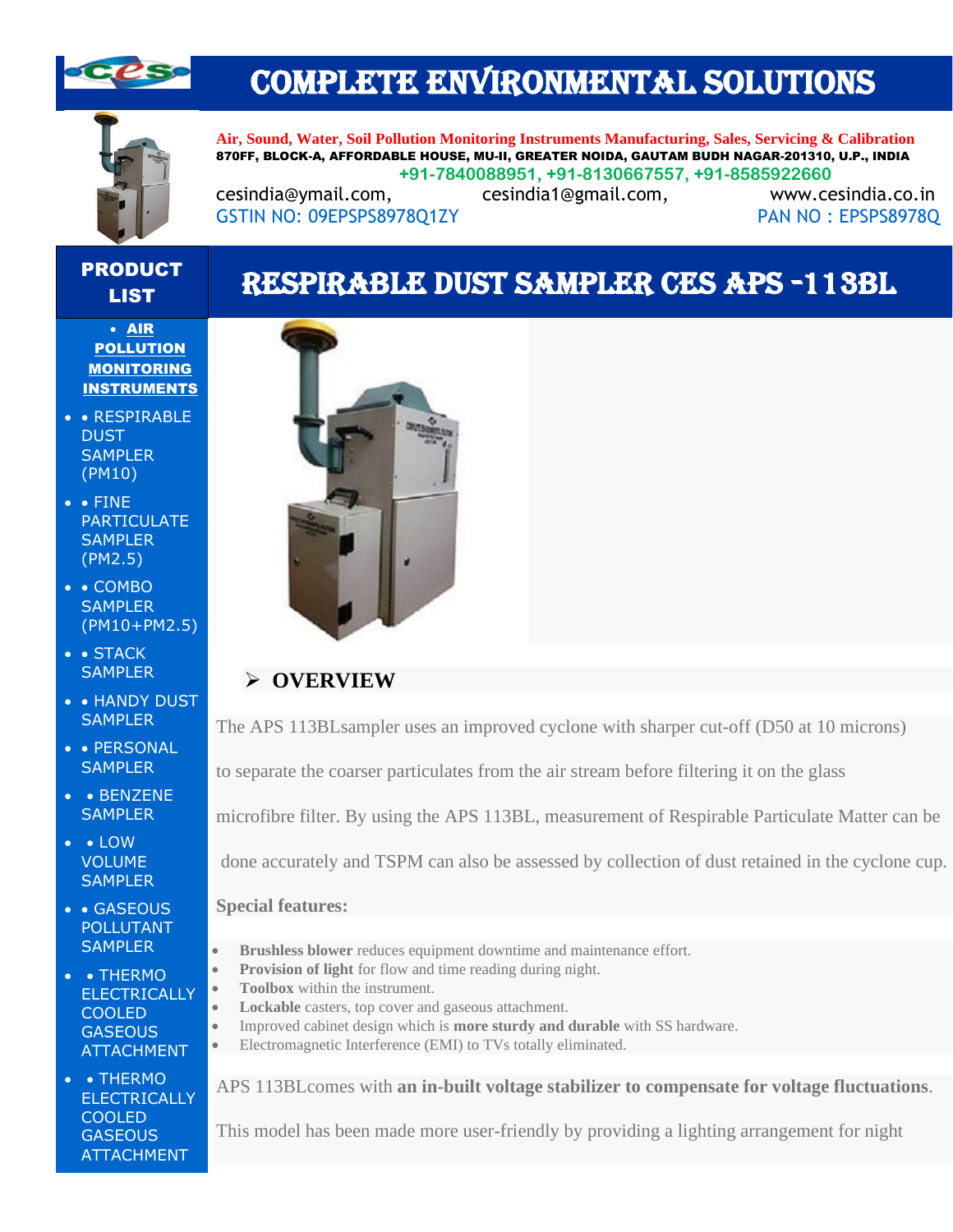| $\bullet$ $\bullet$ SOUND |  |  |
|---------------------------|--|--|
| ILEVEL METER              |  |  |

- • WEATHER **MONITOR**
- • LUX METER • VIBRATION **METER**
- • TOP LOADING **CALIBRATOR**
- • FLOW **CALIBRATOR**
- • TIME **CALIBRATOR**
- • SOUND LEVEL **CALIBRATOR**

**LAB INSTRUMENTS**

• BIO SAFTY **CABINET** 

• FUME HOOD

• BOD INCUBATOR

• COD DIGESTOR

• AUTO CLAVE

• BIOLOGICAL INCUBATOR

• HOT AIR OVEI • WATER BATH

• HUMIDITY **CHAMBER** 

• HOT PLATE

• DISTTILATION UNIT

• HEATING **MENTLE** 

• KJELDAL **ASSEMBLY** 

• DEEP FRIZZE

• PH METER

• TDS METER

 $\bullet$  CONDUCTIVIT **METER** 

operation, tool box within the instrument, softer handles, lockable top-cover and wheels

for easy transportation. The cabinet design has also been improved to prevent entry of rain water

and dust into the machine.

**Owing to its modular design, APS 113BLcan be easily paired with a gaseous sampling attachment (for monitoring SO2, NOx, NH3, Ozone etc)** as gaseous sampling requires only a few LPM of air flow. This is possible through an **attachable subsidiary unit APS 311 or the more modern APS 311TE**. Kindly refer to respective brochures of APS 311 and

APS 311TE for details.

## SPECIFICATION: -

|   | <b>Flow Rate</b>          | $0.9 - 1.4$ m3 /min free flow                                                                                                                                |
|---|---------------------------|--------------------------------------------------------------------------------------------------------------------------------------------------------------|
|   | Particle Size             | Particles of 10 microns & below collected on Filter Paper holder.<br>SPM bigger than 10 microns collected in a separate sampling bottle<br>under the cyclone |
|   | Sampling Time             | 28 hours (maximum)                                                                                                                                           |
|   | Sampling Time Record      | 0 to 9999.99 hrs. recorded on a Time Totalizer                                                                                                               |
|   | Power requirement         | Nominal 220 V, Single Phase, 50Hz AC mains supply. For proper<br>operation and safety, a good earth connection is mandatory                                  |
| R | Size & Weight             | 800 x 418 x 340mm, 35 Kg                                                                                                                                     |
| Ÿ | <b>Automatic Sampling</b> | 24 hrs programmable timer to automatically shut off the system after<br>pre-Control set time interval                                                        |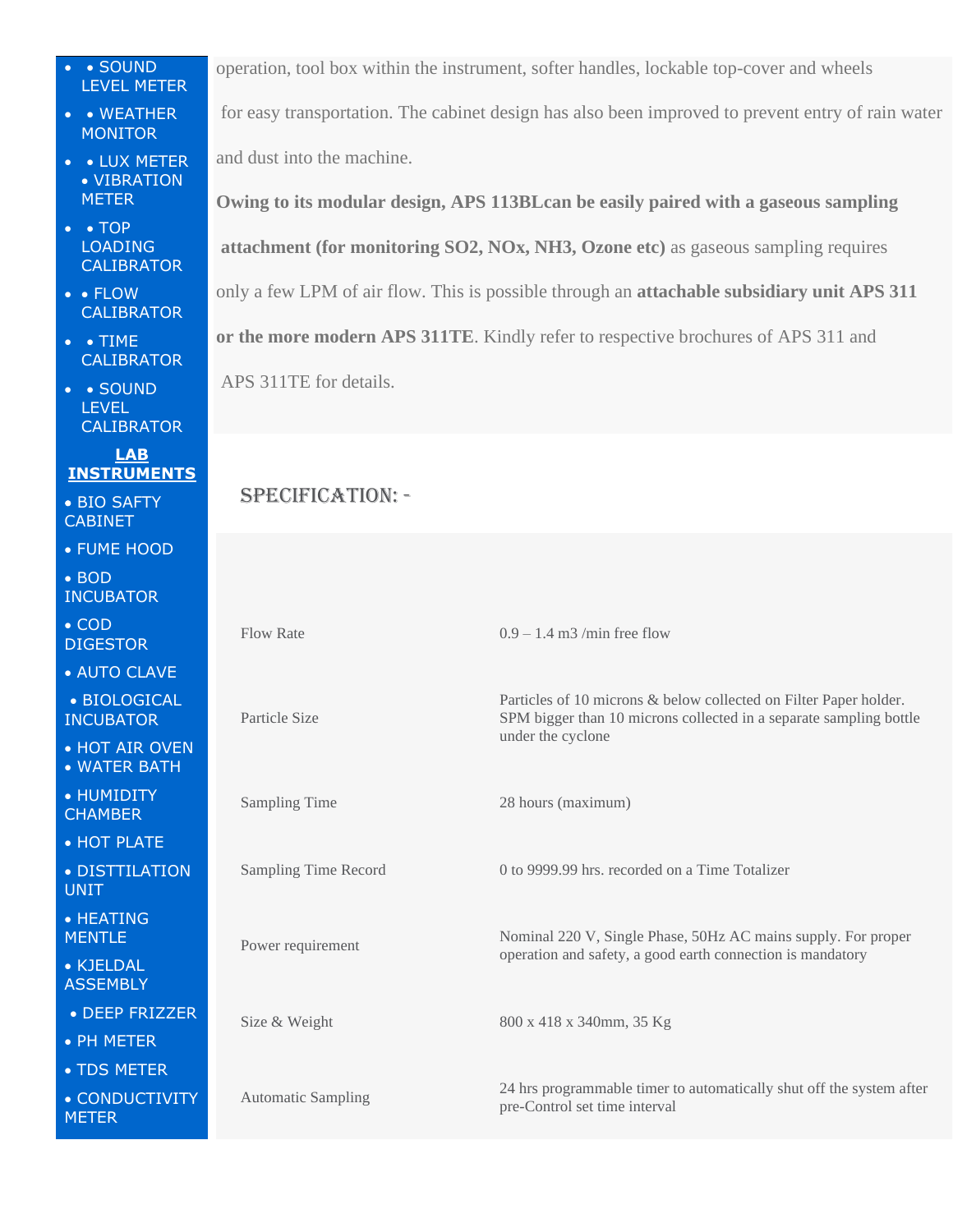#### • SPECTROPHOME TR

• WEIGHING BALANCE

• MOISTURE ANALYZER

• DIGITAL ULTRASONIC **CLEANER** 

• DO METER

• GRADENT THERMAL CYCLEAR PCR

• ICE FLAKER

• ICE MAKER

• PROBE **SONICATOR** 

• DIGITAL **VISCOMETER** 

• DIGITAL **PRESSURE** INDICATOR

• LON **SELECTIVE ELECTRODES** 

• POLARIMETERS

• VISCOMETERS

• PROBE SONICATOR-**TOUCHSCREEN** 

• LON WITH PH METER-5 POINTS

• PH **ELECTRODES** 

• MULTI PARAMETER / DO METER

• REFRACTO **METERS** 

• GRADIENT THERMAL **CYCLER** 

• ULTRASONIC **CLEANERS** 

• CERAMIC HOTPLATE

#### Warranty Two year